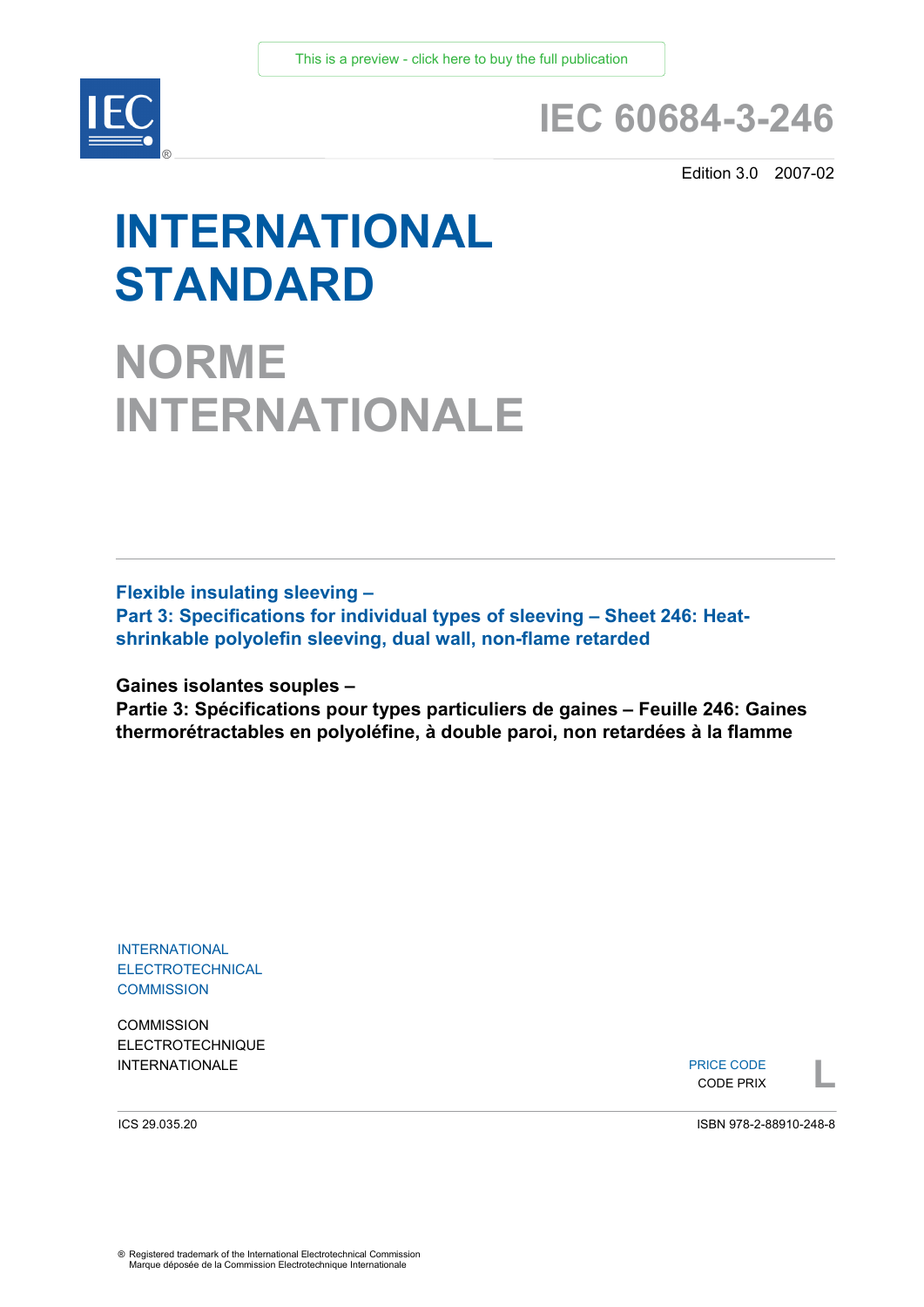$-2-$ 

60684-3-246 © IEC:2007

## **CONTENTS**

|--|--|--|--|--|--|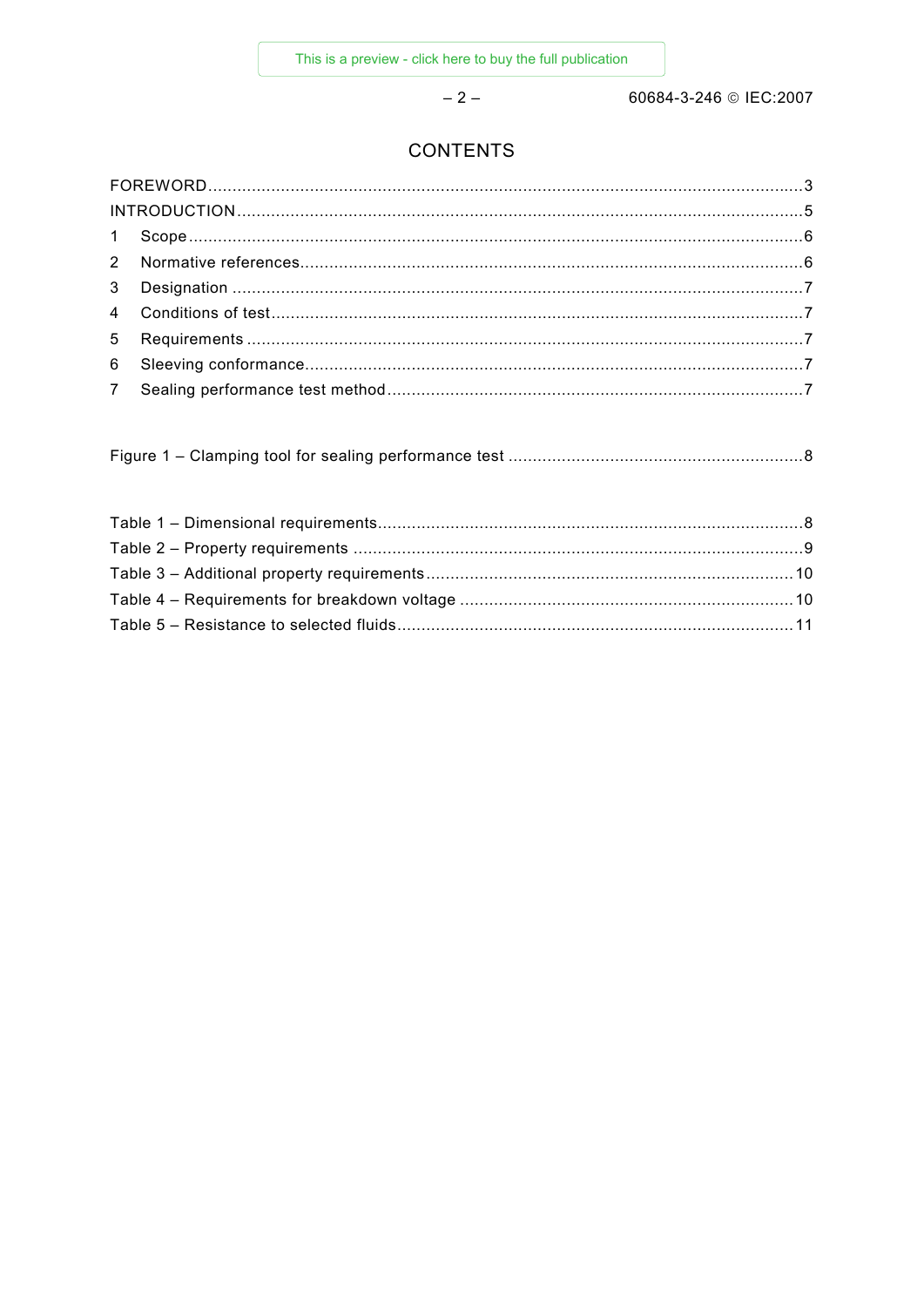<span id="page-2-0"></span> $60684 - 3 - 246$  © IFC: 2007 – 3 –

## INTERNATIONAL ELECTROTECHNICAL COMMISSION *\_\_\_\_\_\_\_\_\_\_\_*

### **FLEXIBLE INSULATING SLEEVING –**

## **Part 3: Specifications for individual types of sleeving – Sheet 246: Heat-shrinkable polyolefin sleeving, dual wall, non-flame retarded**

#### FOREWORD

- 1) The International Electrotechnical Commission (IEC) is a worldwide organization for standardization comprising all national electrotechnical committees (IEC National Committees). The object of IEC is to promote international co-operation on all questions concerning standardization in the electrical and electronic fields. To this end and in addition to other activities, IEC publishes International Standards, Technical Specifications, Technical Reports, Publicly Available Specifications (PAS) and Guides (hereafter referred to as "IEC Publication(s)"). Their preparation is entrusted to technical committees; any IEC National Committee interested in the subject dealt with may participate in this preparatory work. International, governmental and nongovernmental organizations liaising with the IEC also participate in this preparation. IEC collaborates closely with the International Organization for Standardization (ISO) in accordance with conditions determined by agreement between the two organizations.
- 2) The formal decisions or agreements of IEC on technical matters express, as nearly as possible, an international consensus of opinion on the relevant subjects since each technical committee has representation from all interested IEC National Committees.
- 3) IEC Publications have the form of recommendations for international use and are accepted by IEC National Committees in that sense. While all reasonable efforts are made to ensure that the technical content of IEC Publications is accurate, IEC cannot be held responsible for the way in which they are used or for any misinterpretation by any end user.
- 4) In order to promote international uniformity, IEC National Committees undertake to apply IEC Publications transparently to the maximum extent possible in their national and regional publications. Any divergence between any IEC Publication and the corresponding national or regional publication shall be clearly indicated in the latter.
- 5) IEC provides no marking procedure to indicate its approval and cannot be rendered responsible for any equipment declared to be in conformity with an IEC Publication.
- 6) All users should ensure that they have the latest edition of this publication.
- 7) No liability shall attach to IEC or its directors, employees, servants or agents including individual experts and members of its technical committees and IEC National Committees for any personal injury, property damage or other damage of any nature whatsoever, whether direct or indirect, or for costs (including legal fees) and expenses arising out of the publication, use of, or reliance upon, this IEC Publication or any other IEC Publications.
- 8) Attention is drawn to the Normative references cited in this publication. Use of the referenced publications is indispensable for the correct application of this publication.
- 9) Attention is drawn to the possibility that some of the elements of this IEC Publication may be the subject of patent rights. IEC shall not be held responsible for identifying any or all such patent rights.

International Standard IEC 60684-3-246 has been prepared by IEC technical committee 15: Solid electrical insulating materials.

This third edition cancels and replaces the second edition published in 2001, and constitutes a technical revision.

The major technical changes with regard to the second edition concern a better alignment with existing national specifications.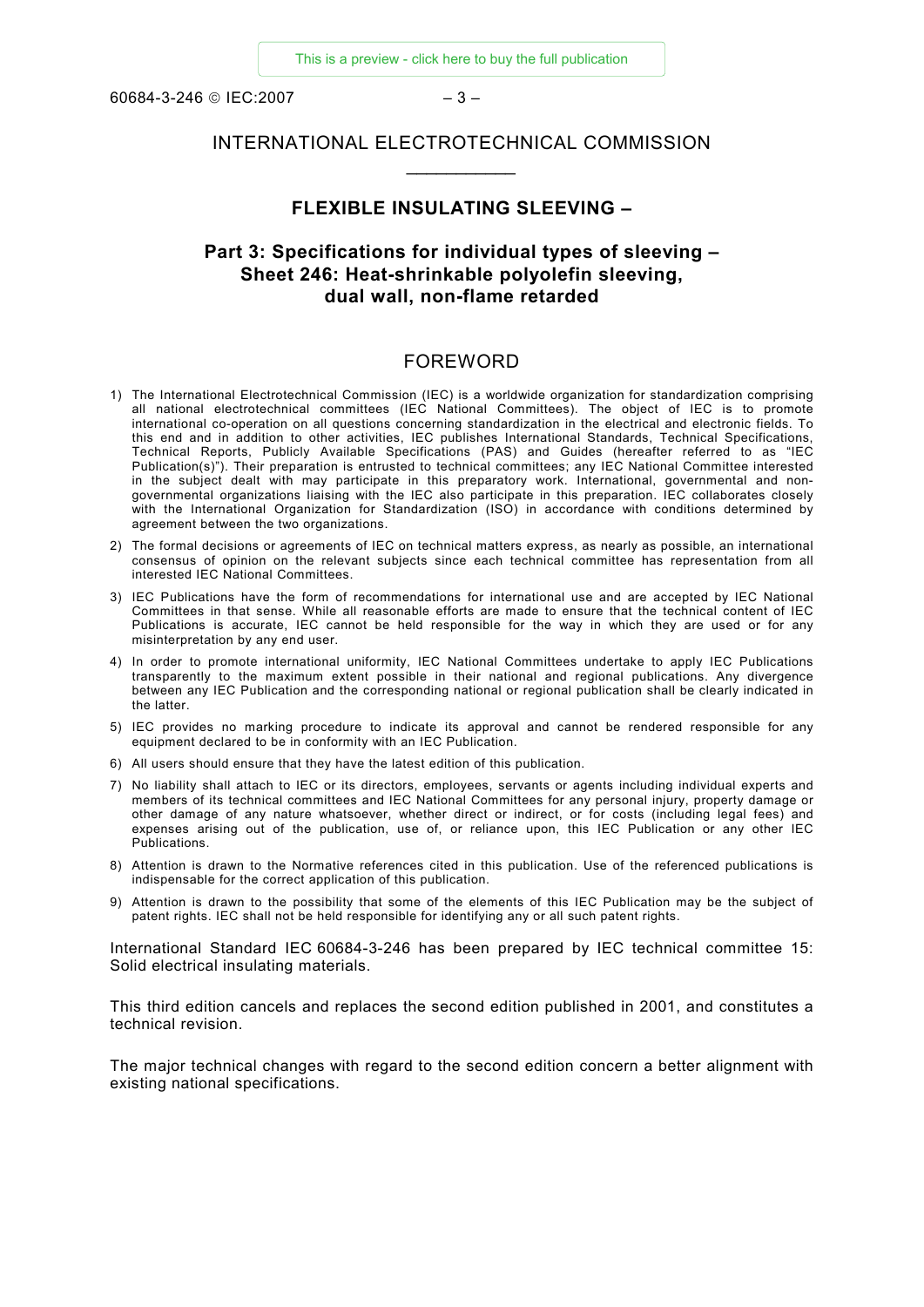– 4 – 60684-3-246 © IEC:2007

This bilingual version, published in 2009-06, corresponds to the English version.

The text of this standard is based on the following documents:

| <b>FDIS</b>  | Report on voting |
|--------------|------------------|
| 15C/358/FDIS | 15C/371/RVD      |

Full information on the voting for the approval of this standard can be found in the report on voting indicated in the above table.

The French version of this standard has not been voted upon.

This publication has been drafted in accordance with the ISO/IEC Directives, Part 2.

A list of all parts of the IEC 60684 series, published under the general title *Flexible insulating sleeving,* can be found on the IEC website.

The committee has decided that the contents of this publication will remain unchanged until the maintenance result date indicated on the IEC web site under "http://webstore.iec.ch" in the data related to the specific publication. At this date, the publication will be

- reconfirmed;
- withdrawn;
- replaced by a revised edition, or
- amended.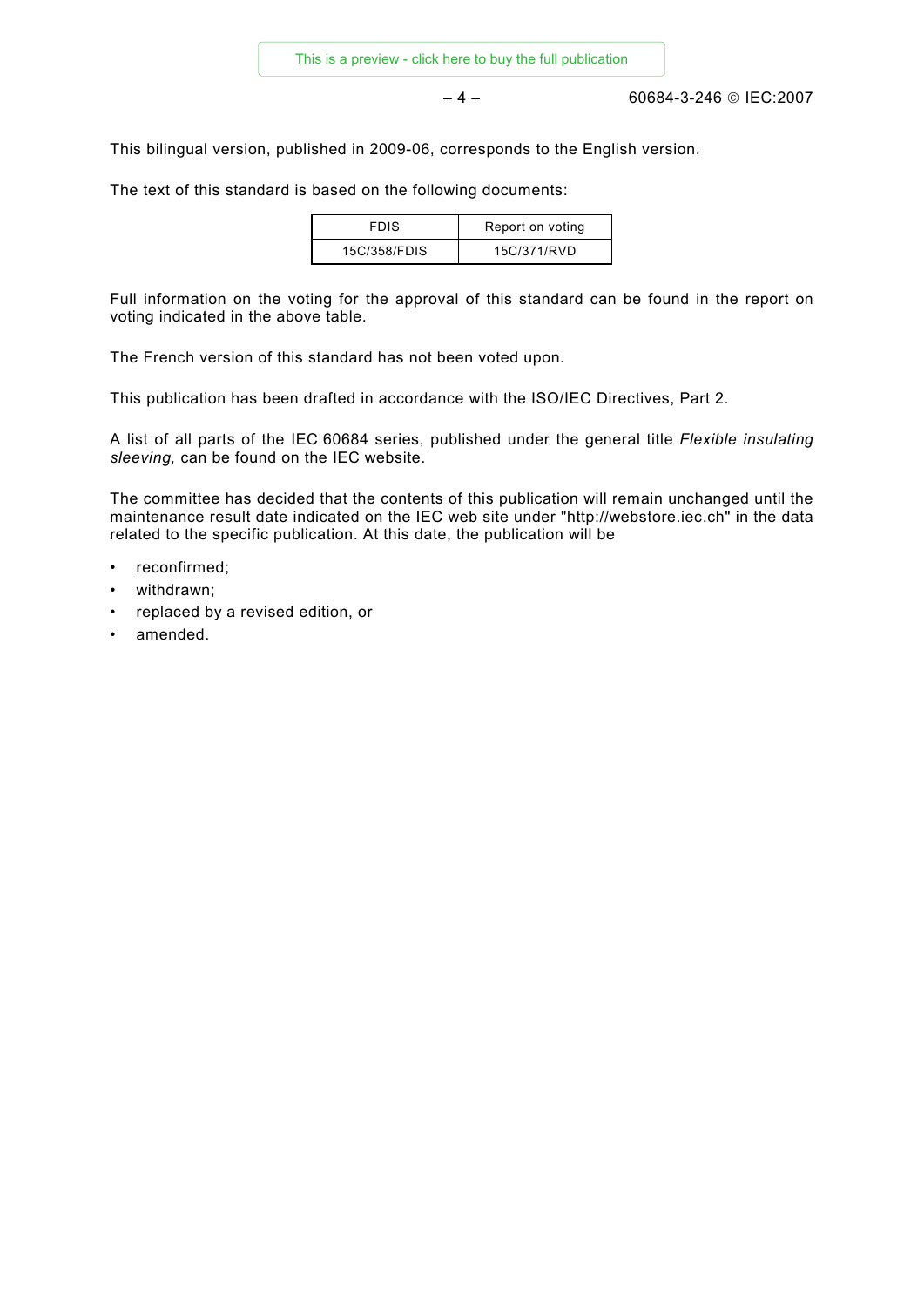<span id="page-4-0"></span>60684-3-246 © IEC:2007 – 5 –

## INTRODUCTION

This International Standard is one of a series which deals with flexible insulating sleeving for electrical purposes.

The series consists of three parts:

Part 1: Definitions and general requirements (IEC 60684-1)

Part 2: Methods of test (IEC 60684-2)

Part 3: Specifications for individual types of sleeving (IEC 60684-3)

This standard comprises one of the sheets of Part 3 as follows:

Sheet 246: Heat-shrinkable polyolefin sleeving, dual wall, non-flame retarded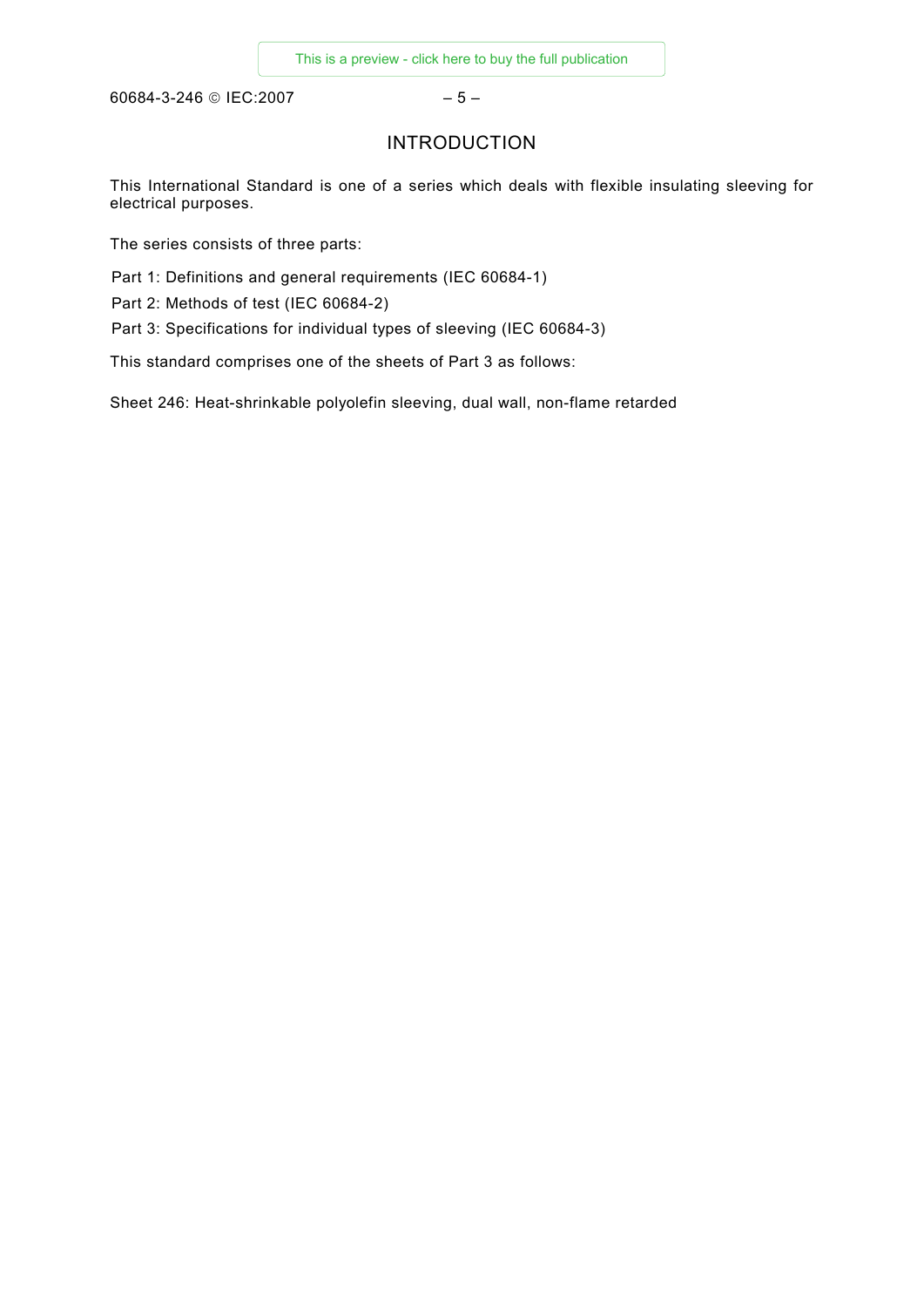$-6 - 6$ 

## **FLEXIBLE INSULATING SLEEVING –**

## <span id="page-5-0"></span>**Part 3: Specifications for individual types of sleeving – Sheet 246: Heat-shrinkable polyolefin sleeving, dual wall, non-flame retarded**

## **1 Scope**

This part of IEC 60684 defines requirements for dual wall, non-flame retarded, heat shrinkable, polyolefin sleeving. This sleeving has been found suitable for use up to 110 °C.

The sleeving consists of an outer layer made of a semi-rigid cross-linked material.

The inner layer is a substantially non-cross-linked polyolefin that flows and fuses during the shrinkage process to provide a seal.

It is normally offered for sale with an internal diameter up to 25 mm in the following colours: black, white, red, yellow, blue and translucent.

Sizes or colours other than those listed in this standard may be available as custom items. These items are considered to comply with this standard if they comply with the property requirements listed in Tables 2, 3, 4 and 5, excluding dimensions.

Materials which conform to this specification meet established levels of performance. However, the selection of a material by a user for a specific application should be based on the actual requirements necessary for adequate performance in that application and not based on this specification alone.

## **2 Normative references**

 $\frac{1}{2}$ 

The following referenced documents are indispensable for the application of this document. For dated references, only the edition cited applies. For undated references, the latest edition of the referenced document (including any amendments) applies.

IEC 60684-1:2003, *Flexible insulating sleeving – Part 1: Definitions and general requirements* 

IEC 60684-2:1997, *Flexible insulating sleeving* – *Part 2: Methods of test*[1\)](#page-5-1) Amendment 1 (2003) Amendment 2 (2005)

IEC 60757:1983, *Code for designation of colours*

ISO 1817:2005, *Rubber, vulcanized – Determination of the effect of liquids*

<span id="page-5-1"></span><sup>1)</sup> A consolidated edition 2.1 exists, including IEC 60684-2:1997 and its Amendment 1 (2003).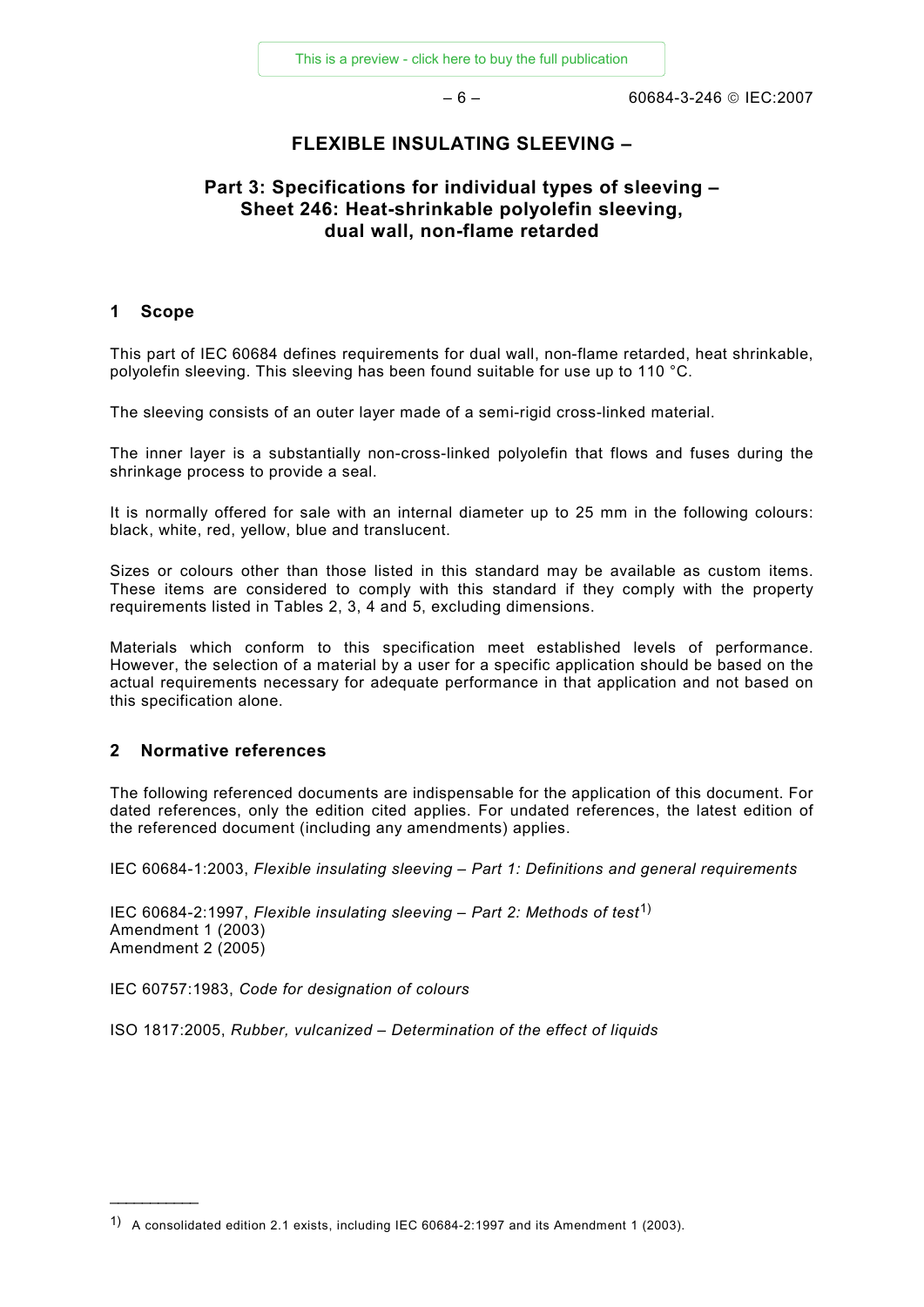$-12-$ 

60684-3-246 © CEI:2007

## SOMMAIRE

Figure 1 - Outil de serrage pour l'essai des performances d'étanchéité ................................. 18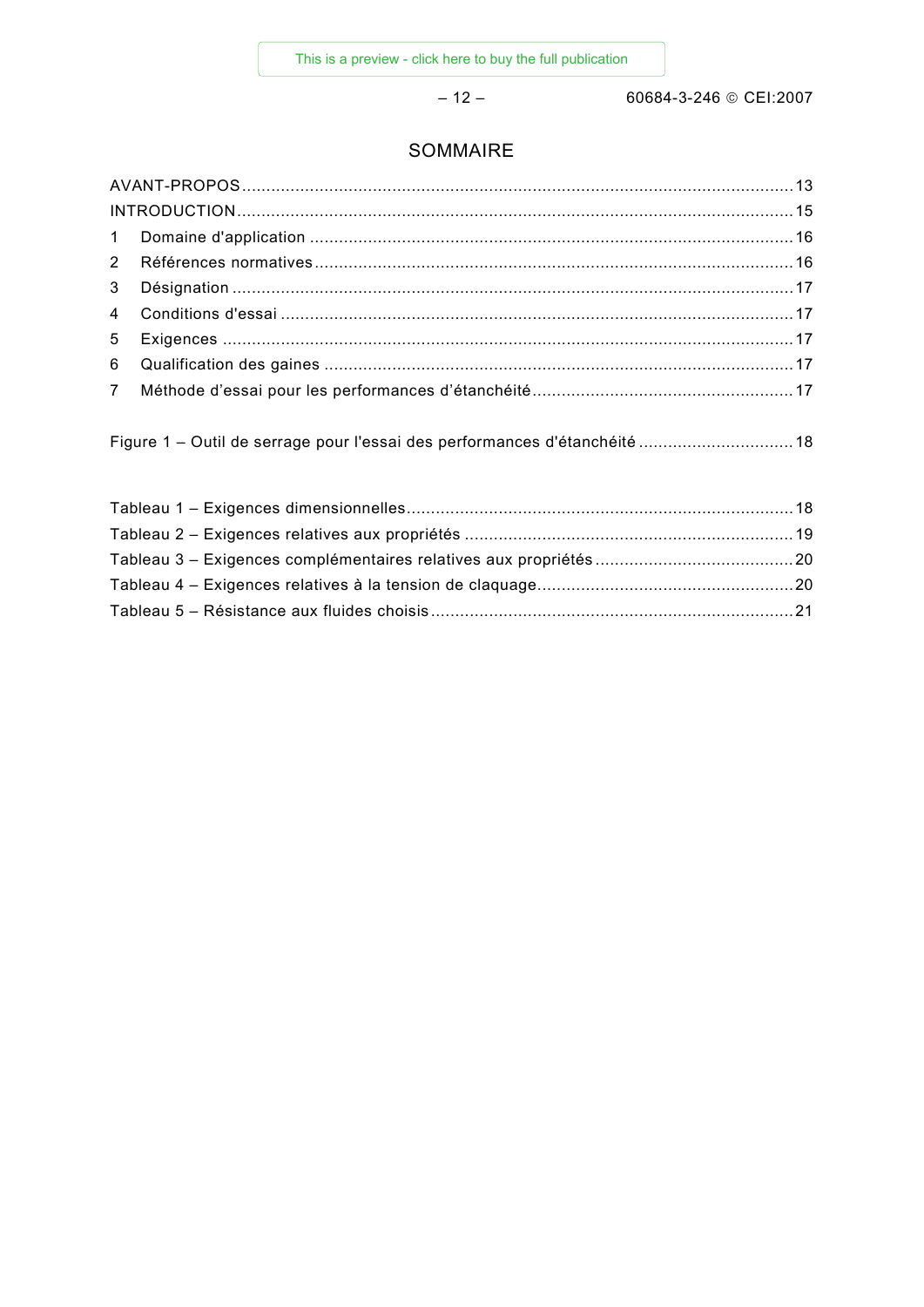<span id="page-7-0"></span>60684-3-246 © CEI:2007 – 13 –

## COMMISSION ÉLECTROTECHNIQUE INTERNATIONALE  $\frac{1}{2}$  ,  $\frac{1}{2}$  ,  $\frac{1}{2}$  ,  $\frac{1}{2}$  ,  $\frac{1}{2}$  ,  $\frac{1}{2}$

#### **GAINES ISOLANTES SOUPLES –**

## **Partie 3: Spécifications pour types particuliers de gaines – Feuille 246: Gaines thermorétractables en polyoléfine, à double paroi, non retardées à la flamme**

## AVANT-PROPOS

- 1) La Commission Electrotechnique Internationale (CEI) est une organisation mondiale de normalisation composée de l'ensemble des comités électrotechniques nationaux (Comités nationaux de la CEI). La CEI a pour objet de favoriser la coopération internationale pour toutes les questions de normalisation dans les domaines de l'électricité et de l'électronique. A cet effet, la CEI – entre autres activités – publie des Normes internationales, des Spécifications techniques, des Rapports techniques, des Spécifications accessibles au public (PAS) et des Guides (ci-après dénommés "Publication(s) de la CEI"). Leur élaboration est confiée à des comités d'études, aux travaux desquels tout Comité national intéressé par le sujet traité peut participer. Les organisations internationales, gouvernementales et non gouvernementales, en liaison avec la CEI, participent également aux travaux. La CEI collabore étroitement avec l'Organisation Internationale de Normalisation (ISO), selon des conditions fixées par accord entre les deux organisations.
- 2) Les décisions ou accords officiels de la CEI concernant les questions techniques représentent, dans la mesure du possible, un accord international sur les sujets étudiés, étant donné que les Comités nationaux de la CEI intéressés sont représentés dans chaque comité d'études.
- 3) Les Publications de la CEI se présentent sous la forme de recommandations internationales et sont agréées comme telles par les Comités nationaux de la CEI. Tous les efforts raisonnables sont entrepris afin que la CEI s'assure de l'exactitude du contenu technique de ses publications; la CEI ne peut pas être tenue responsable de l'éventuelle mauvaise utilisation ou interprétation qui en est faite par un quelconque utilisateur final.
- 4) Dans le but d'encourager l'uniformité internationale, les Comités nationaux de la CEI s'engagent, dans toute la mesure possible, à appliquer de façon transparente les Publications de la CEI dans leurs publications nationales et régionales. Toutes divergences entre toutes Publications de la CEI et toutes publications nationales ou régionales correspondantes doivent être indiquées en termes clairs dans ces dernières.
- 5) La CEI n'a prévu aucune procédure de marquage valant indication d'approbation et n'engage pas sa responsabilité pour les équipements déclarés conformes à une de ses Publications.
- 6) Tous les utilisateurs doivent s'assurer qu'ils sont en possession de la dernière édition de cette publication.
- 7) Aucune responsabilité ne doit être imputée à la CEI, à ses administrateurs, employés, auxiliaires ou mandataires, y compris ses experts particuliers et les membres de ses comités d'études et des Comités nationaux de la CEI, pour tout préjudice causé en cas de dommages corporels et matériels, ou de tout autre dommage de quelque nature que ce soit, directe ou indirecte, ou pour supporter les coûts (y compris les frais de justice) et les dépenses découlant de la publication ou de l'utilisation de cette Publication de la CEI ou de toute autre Publication de la CEI, ou au crédit qui lui est accordé.
- 8) L'attention est attirée sur les références normatives citées dans cette publication. L'utilisation de publications référencées est obligatoire pour une application correcte de la présente publication.
- 9) L'attention est attirée sur le fait que certains des éléments de la présente Publication de la CEI peuvent faire l'objet de droits de propriété intellectuelle ou de droits analogues. La CEI ne saurait être tenue pour responsable de ne pas avoir identifié de tels droits de propriété et de ne pas avoir signalé leur existence.

La Norme internationale CEI 60684-3-246 a été établie par le comité d'études 15 de la CEI: Matériaux isolants électriques solides.

Cette troisième édition annule et remplace la deuxième édition parue en 2001, dont elle constitue une révision technique.

Les principales modifications techniques par rapport à la deuxième édition concernent la mise en conformité avec les spécifications nationales existantes.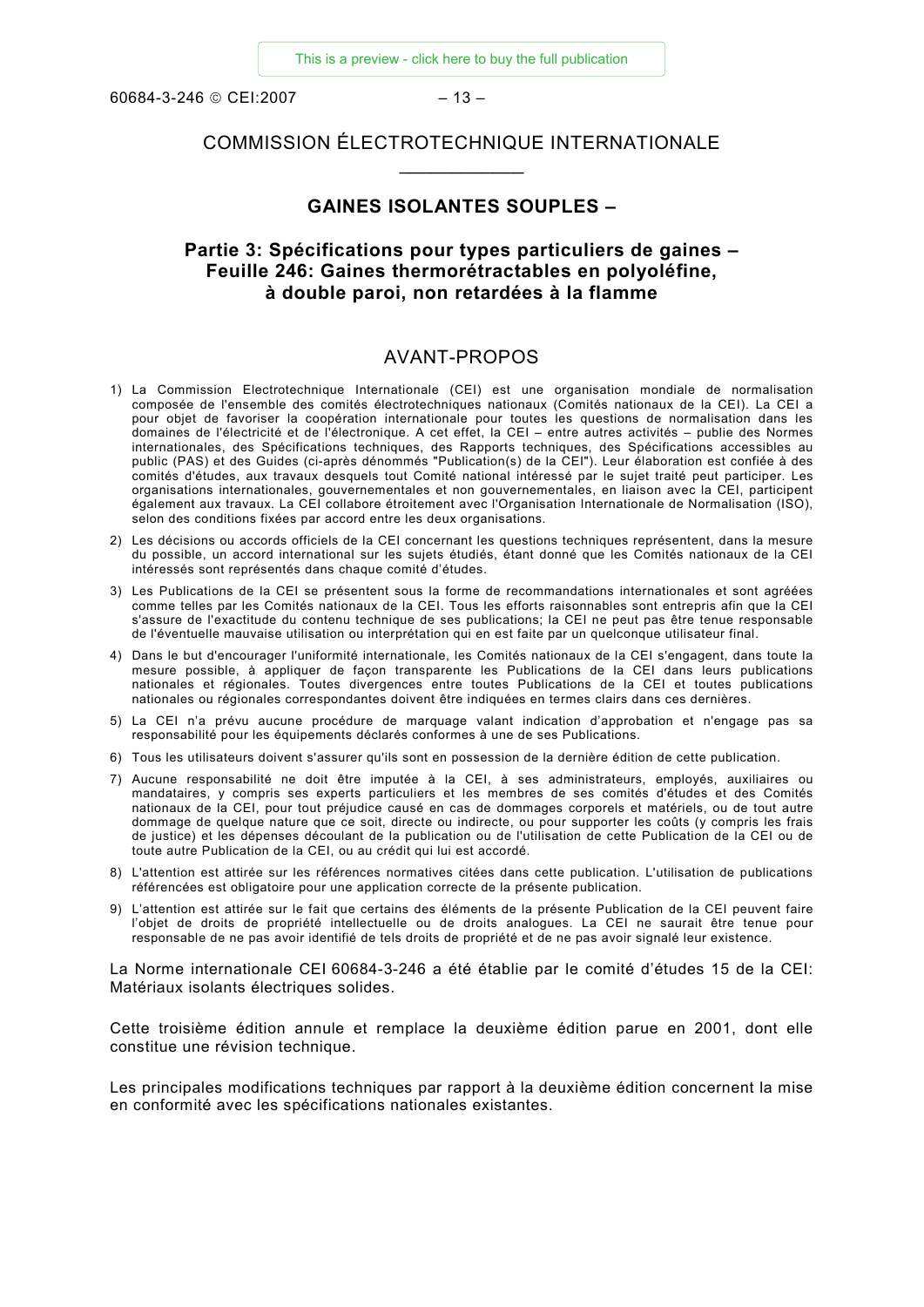– 14 – 60684-3-246 © CEI:2007

La présente version bilingue, publiée en 2009-06, correspond à la version anglaise.

Le texte anglais de cette norme est issu des documents 15C/358/FDIS et 15C/371/RVD.

Le rapport de vote 15C/371/RVD donne toute information sur le vote ayant abouti à l'approbation de cette norme.

La version française de cette norme n'a pas été soumise au vote.

Cette publication a été rédigée selon les Directives ISO/CEI, Partie 2.

Une liste de toutes les parties de la série CEI 60684, publiée sous le titre général *Gaines isolantes souples*, peut être consultée sur le site web de la CEI.

Le comité a décidé que le contenu de cette publication ne sera pas modifié avant la date de maintenance indiquée sur le site web de la CEI sous "http://webstore.iec.ch" dans les données relatives à la publication recherchée. A cette date, la publication sera

- reconduite;
- supprimée;
- remplacée par une édition révisée, ou
- amendée.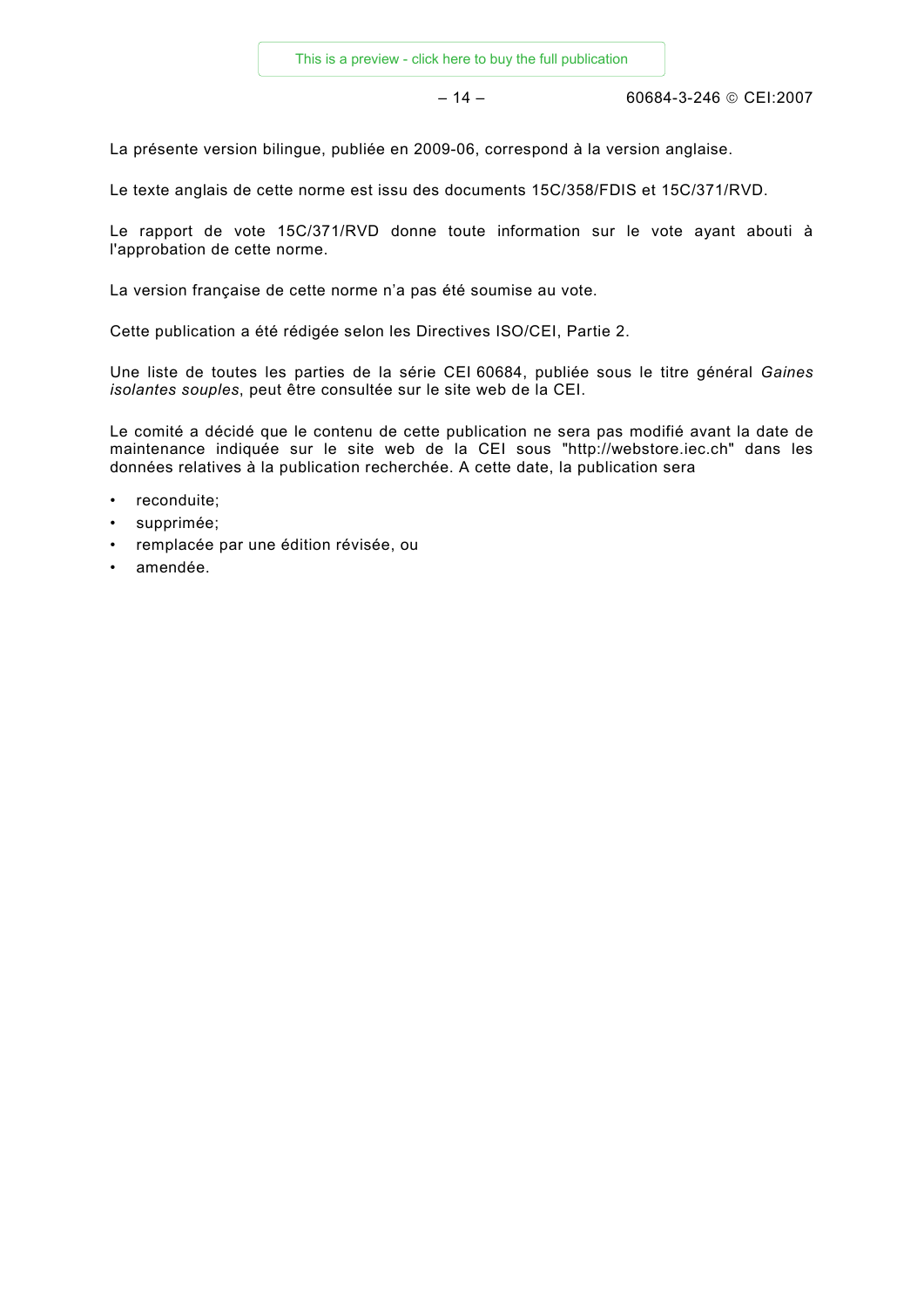<span id="page-9-0"></span>60684-3-246 © CEI:2007 - 15 -

## INTRODUCTION

La présente Norme internationale fait partie d'une série traitant des gaines isolantes souples à usages électriques.

Cette série est constituée de trois parties:

Partie 1: Définitions et exigences générales (CEI 60684-1)

Partie 2: Méthodes d'essai (CEI 60684-2)

Partie 3: Spécifications pour types particuliers de gaines (CEI 60684-3).

Cette norme comprend une des feuilles de la partie 3, comme suit:

Feuille 246: Gaines thermorétractables en polyoléfine, à double paroi, non retardées à la flamme